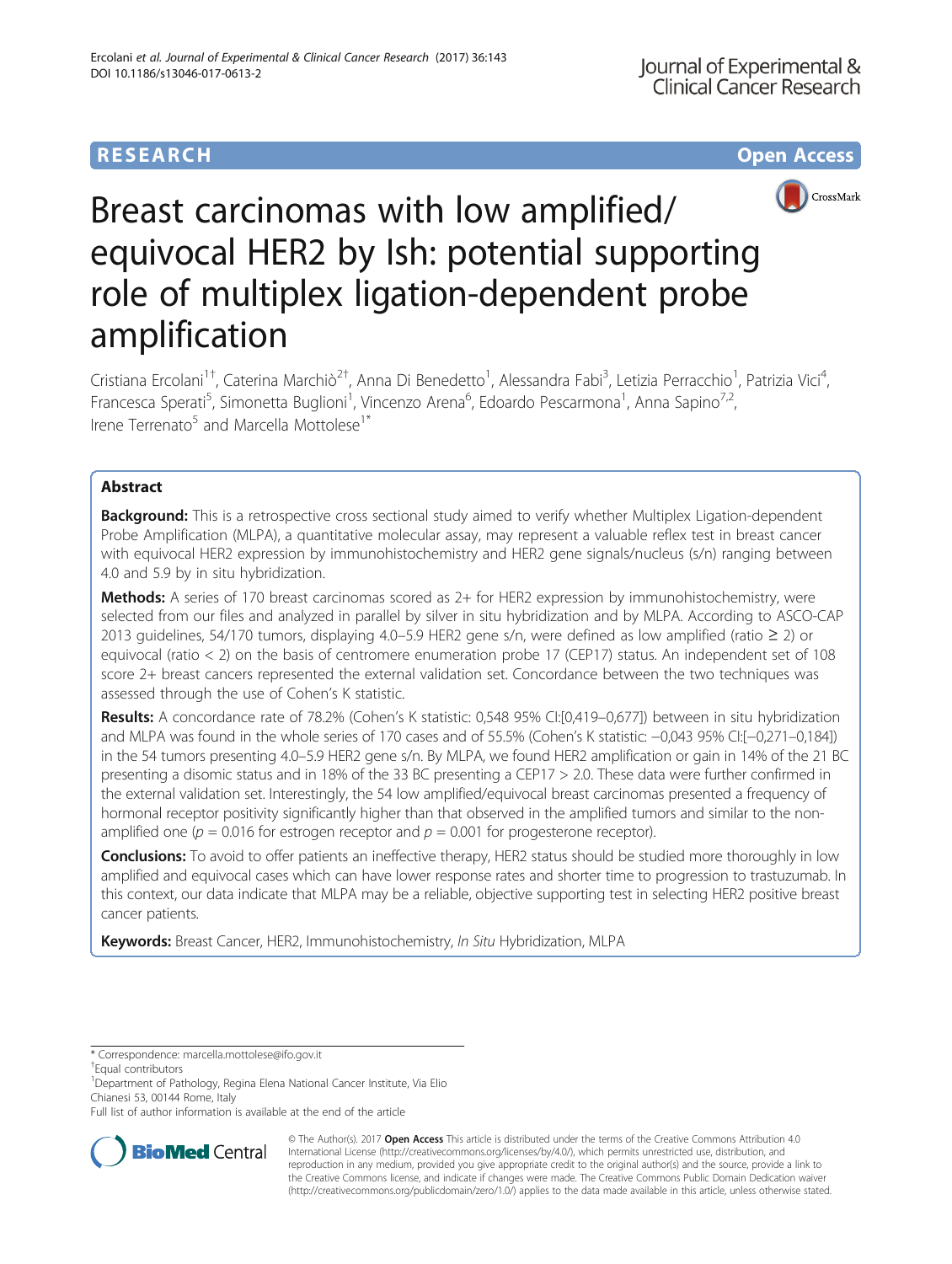# Background

The introduction of trastuzumab and more recently of other anti HER2 treatments such as pertuzumab, and trastuzumab-emtansine (T-DM1) in early-stage and advanced HER2 positive breast cancer (BC) patients, has completely changed the natural history of the tumor both in terms of time to recurrence and survival [\[1](#page-8-0)–[6](#page-8-0)]. Nowadays, to correctly identify HER2 positive BC patients who may benefit from these targeted therapies, is still a crucial clinical demand. In fact, a false-positive test could lead to an expensive ineffective treatment associated with potential side effects. Conversely, a falsenegative test will deprive the patient of an important therapeutic option [\[7](#page-8-0)–[9](#page-8-0)].

Immunohistochemistry (IHC) is the most common screening test used to detect HER2 protein expression in BC and may easily identify negative (score  $0/1+$ ) and positive (score 3+) cases whereas IHC 2+ equivocal results, occurring in up to a quarter of BC, need a reflex in situ hybridization (ISH) test to identify HER2 positive cases [[10\]](#page-8-0). Moreover, the last ASCO-CAP guidelines [[11\]](#page-8-0), including incomplete membrane IHC positivity in the definition of score 2+, yielded an increase in the number of tumors, which need a reflex ISH test to confirm HER2 status [[12](#page-8-0), [13\]](#page-8-0). It has been widely reported that the majority of ISH tests, performed in IHC equivocal cases, may provide unambiguous positive (ratio > 2.0, average HER2 copy number  $\geq 6.0$ ) or negative (ratio < 2.0, average HER2 copy number  $\langle 4.0 \rangle$  results. However, it has been recently described [[14\]](#page-8-0) that approximately 5% of 2+ BC score present "non classical" HER2 amplification due to a ratio or a gene copy number close to the threshold. According to Ballard [\[14\]](#page-8-0), the "non classical" amplified cases include (1) low amplified BC with a ratio  $\geq 2.0$  and an average HER2 copy number between 4.0 and 5.9, (2) co-amplified BC with a ratio  $<$  2.0, but an average HER2 copy number  $\geq$  6.0, (3) monosomy-like BC with a ratio  $\geq 2.0$ , but an average HER2 copy number < 4.0, (4) heterogeneous BC presenting clusters of amplified tumor cells (>10%) associated with clusters of non amplified tumor cells [[11](#page-8-0), [14](#page-8-0)]. This complex scenario is further complicated by ISH equivocal BC making up approximately 5% of cases which have an average HER2 copy number between 4.0 and 5.9, but a ratio < 2.0. In the latter case the ASCO-CAP guidelines 2013 recommend further HER2 testing on the same or other tumor samples. Nevertheless, the optimum HER2/ CEP17 ratio cut-off for tumor response in BC patients treated with trastuzumab both in the (neo)-adjuvant and metastatic setting is still widely debated [\[15](#page-8-0)–[19\]](#page-9-0). In view of this, novel emerging techniques are described and aimed to more accurately and more objectively estimate the HER2 status [[20](#page-9-0)–[26](#page-9-0)]. Although the majority of these novel techniques demonstrate a good overall correlation with each other in comparative studies, each assay has its own advantages and disadvantages and, up to now, there is neither real gold standard nor validated test to better define the equivocal subset. In this context, Multiplex Ligation-dependent Probe Amplification (MLPA), a high-throughput PCR-based technique, seems to provide an alternative valuable and cheap tool to more objectively define HER2 status. Aimed to validate its use in clinical practice, several authors [\[26](#page-9-0)–[29\]](#page-9-0) compared MLPA with conventional techniques [[30, 31\]](#page-9-0), obtaining optimal results mainly in clearly amplified and non amplified breast cancer. Conversely, limited MLPA data are available in the grey zone represented by BC with 4.0– 5.9 HER2 gene s/n. For the purpose of our study, we evaluated 170 IHC HER2 2+ BC focusing on those cases showing 4.0–5.9 gene s/n to verify whether MLPA might be a useful reflex test in low amplified (ratio  $\geq$  2) and equivocal (ratio < 2) tumors by ISH. An independent series of 108 IHC HER2 2+ BC represented the external validation set.

# Methods

# Patients

The Pathology Department of the Regina Elena National Cancer Institute in-house analyzes all the BC with equivocal IHC results (score 2+) by ISH. Data from our internal dataset showed that in the last 8 years we found 3066 BC patients presenting a tumor with score 2+ by IHC. About 11% of the latter series presented 4.0–5.9 HER2 s/n. For the purposes of this retrospective cross sectional study, 170 BC scoring HER2 2+ by IHC were selected from our files. Our study comprised also an independent external set of 108 HER2 2+ BC patients provided by the Pathology Unit of the University of Turin (Italy) where all the analyses (IHC, FISH and MLPA) were performed. The two centers revaluated slides in order to confirm tumor histologic type, grading, percentage of tumor cells and HER2 equivocal expression based on ASCO-CAP guidelines 2013 in their own cases. Both centers successfully participated in regional quality control programs for the IHC assessment of HER2 [[32, 33](#page-9-0)]. The study was reviewed and approved by the Local Ethic Committee at the Regina Elena National Cancer Institute and a written informed consent was obtained from all patients (del. n.180/2014).

## Immunohistochemistry

Three-micrometer sections of formalin-fixed paraffinembedded breast cancers, were cut on SuperFrost Plus slides (Menzel-Gläser, Braunschweig, Germany). Estrogen (ER) and Progesterone (PgR) receptors were analyzed by using the monoclonal antibodies (MoAbs) 6F11 and 1A6 (Leica Biosystems, Italy) respectively. HER2 and Ki-67 were assessed by using the polyclonal antibody A0485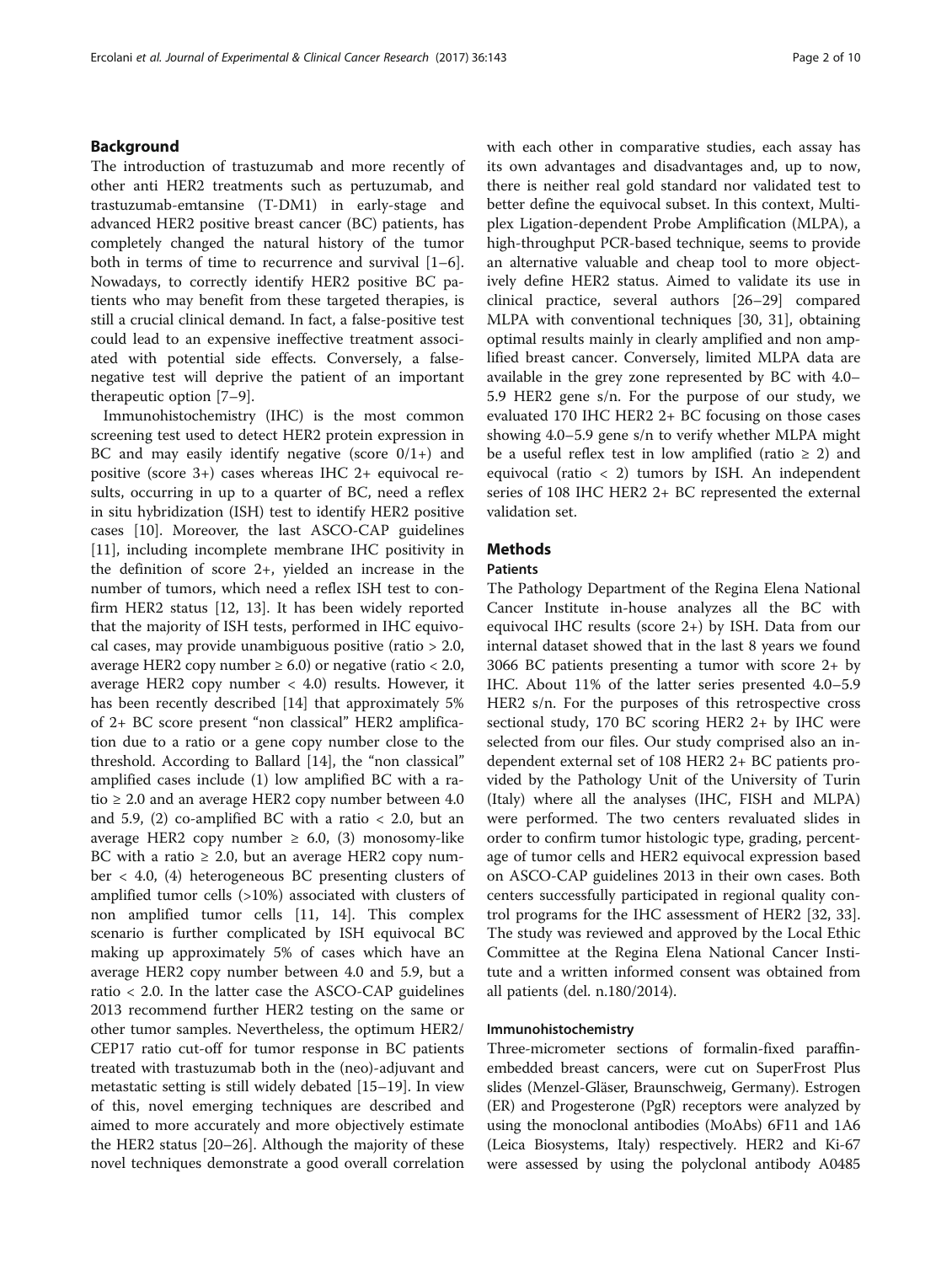(PoAb, Dako, Milan, Italy) and the MoAb MIB-1 (Dako), respectively. Immunoreactions were revealed by a streptavidin-biotin enhanced immunoperoxidase technique (Super SensitiveMultiLink) in an automated autostainer (Bond III, Leica Biosystems). Diaminobenzidine was used as chromogenic substrate. The external center used the HercepTest preparation kit (Dako, Glostrup, Denmark,<http://www.dako.com>) and scored the results as previously described [[27](#page-9-0)].

# IHC scoring criteria

HER2, hormonal receptor status and proliferation index (Ki-67) were obtained from the original pathology reports. In details, HER2 was scored according to the current guidelines [[11\]](#page-8-0). Thresholds for estrogen receptor (ER), progesterone receptor (PgR) and Ki-67 proliferation index were  $\geq 1\%$ ,  $>20\%$  and  $\geq 20$ , respectively [[34](#page-9-0)].

# Dual in situ hybridization assay

To assess HER2 gene and chromosome 17 (CEP17) status we used a fully automated dual color in situ hybridization assay based on the use of an automated silver deposition technology (DDISH, Roche Diagnostic, Monza, Italy). All reagents included dinitrophenyl (DNP) HER2 and CEP17 probe cocktails. The ultraView SISH and ultraView Alkaline Phosphatase Red ISH detection kits were used. Slides were counterstained with hematoxylin and postcounterstained with a bluing reagent. After removal from the instrument, slides were rinsed with mild soap tap water, then rinsed in distilled water, dried at room temperature, and cover-slipped. The black HER2 SISH signals and the CEP17 red signals were enumerated in the tumor nuclei using a bright-field microscopy under a 100X oil immersion objective. After scanning the entire section, a total of 120 cells was analyzed in at least three selected fields.

# FISH assay

FISH was performed according to the manufacturer's instructions with probes for HER2 and CEP17 (Abbott Molecular Diagnostics, Abbott Park, IL, [https://www.abbottmolecular.com\)](https://www.abbottmolecular.com), as previously described [\[27, 35](#page-9-0)].

# ISH scoring criteria

According to the current ASCO-CAP guidelines, a BC displaying a ratio between HER2 gene and CEP17  $\geq 2.0$ or with an average of more than or equal to six gene s/n is considered as amplified. The equivocal and the low amplified range is defined as HER2/CEP17 ratio < 2.0 and ≥2.0, respectively with an average gene copy number between 4.0 and 5.9 in both cases. All BC with a ratio  $<$  2.0 and with an average  $<$  4.0 gene s/n are designated as negative. An increased CEP17 copy number is considered to be present when a mean number of >2.0 s/n is observed in at least 60 tumor cell nuclei.

# Multiplex ligation-dependent probe amplification

Multiplex Ligation-dependent Probe Amplification (MLPA) (MRC-Holland, Amsterdam, The Netherlands) is a semi quantitative technique which needs only minute quantities of DNA isolated from paraffin-embedded tissues. Both participating centers performed MLPA as follows: invasive tumor areas as identified on serial haematoxylin/eosin (H&E) sections by a pathologist were harvested from 3 or 4 whole 5 μm thick paraffin sections by macrodissection. DNA was isolated using the QIAamp DNA kit (QIAGEN, Milan, Italy) according to the manufacturers' instructions. This DNA solution, after centrifugation and quantification with NanoDrop TM 1000 spectrophotometer (ThermoScientific Fisher, Wilmington, DE, USA), was used in the MLPA. The P004-C1 ERBB2 kit (MRCHolland, Amsterdam, The Netherlands) contains 4 probes recognizing different sequences of the HER2 gene, and 27 probes for other genes on Chr17. In addition, 6 probes targeting genes on other chromosomes are included. Also the kit contains twelve reference probes specific for chromosomal regions, which have been found to be silent regions in CGH experiments. Briefly, 150–200 ng of target DNA per 5 μl of 10 mM pH 8.3 Tris-HCl 0.1 mM EDTA was denatured for 5 min at 98 °C after which 3 μl of the hemiprobe mix was added. The mixture was heated at 95 °C for 1 min and incubated at 60 °C overnight (16–20 h). After hybridization to the target sequences, the hemiprobes were ligated and then amplified. Ligation was performed with the temperature stable Ligase-65 enzyme (MRC-Holland) for 15 min at 54 °C. Next, the ligase was inactivated by heat in the thermocycler for 5 min at 98 °C and then paused at 20 °C. PCR was carried out for 35 cycles (30 s at 95 °C, 30 s at 60 °C, and 1 min at 72 °C). All tests were performed in duplicate on an Applied Biosystems® Veriti®Thermal Cycler. A variable stuffer sequence on one of the hemiprobes determined the length of the PCR product of each gene. The fragments obtained were analyzed with an ABI model 3130 capillary sequencer (Life technologies, Monza, Italy) using GeneScan™ 500 LIZ™ dye Size Standard (Life technologies, Warrington, UK).

Final results were calculated using dedicated software (Coffalyser.NET). The comparison with reference DNA samples derived from healthy individuals is essential in obtaining an accurate final result. To this end three negative reference samples (normal breast) were taken along in each MLPA run to normalize MLPA ratios. For genes with more than one probe present in the kit, the mean of all the probe peaks of this gene in duplicate was calculated. Mean values <0.7 refer to gene deletion, between 0.7–1.3 to normal gene status and values between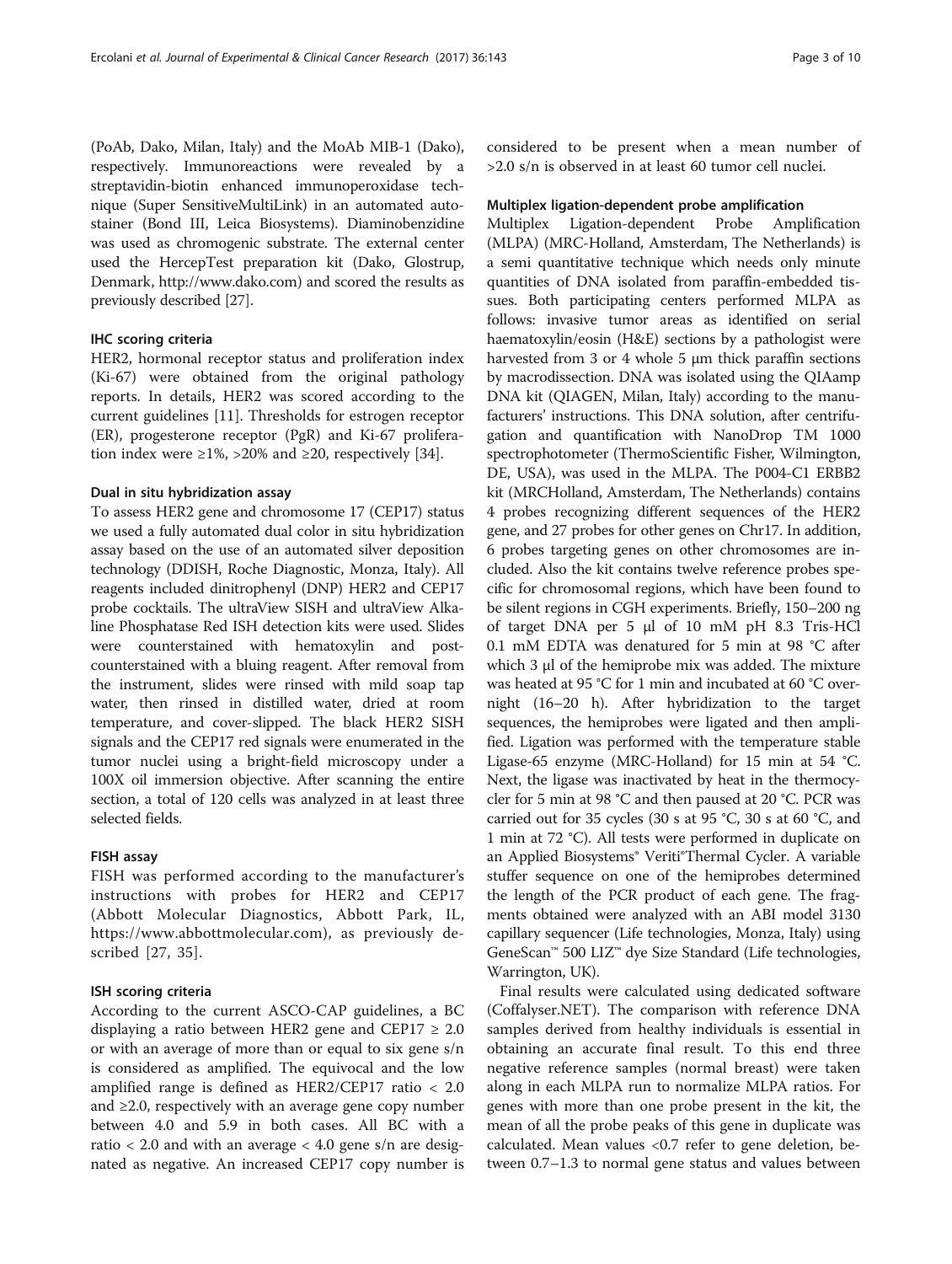1.3–1.5 and >1.5 to gains and gene amplification respectively. These cut-off were validated in breast cancer cell lines showing HER2 amplification (BT474: 6 HER2 copy number by FISH, MLPA ratio of 5), HER2 gain (T47D: 4 HER2 copy number by FISH, MLPA ratio of 1.32) and lacking HER2 gain or amplification (MCF7: 2 HER2 copy number by FISH, MLPA ratio of 0.61).

# Statistical analysis

All variables of interest were summarized through frequencies and percentage values. Concordance between the two techniques was assessed through the use of Cohen's K statistic (K) [\[36](#page-9-0)]. Each K value was reported with its relative 95% Confidence interval (95% CI) and interpreted in a qualitative manner based on the Landis and Koch classification criteria [[37\]](#page-9-0).

# Results

# Patient characteristics

According to the World Health Organization classification [[38](#page-9-0)] out of the 170 BC with HER2 score 2+ by IHC included in the study, 161 were infiltrating carcinomas of no special type, 4 invasive lobular carcinomas and 5 special histologic types. As summarized in Table 1, 12 (7%)

| Internal set                         | External set          |  |
|--------------------------------------|-----------------------|--|
| 170                                  | 108                   |  |
|                                      |                       |  |
| 12 (7%)                              | 17 (16%)              |  |
| 76 (45%)                             | 55 (51%)              |  |
| 82 (48%)                             | 26 (24%)              |  |
| $0(0\%)$                             | 10 (9%)               |  |
|                                      |                       |  |
| 67 (39%)                             | 55 (51%)              |  |
| 77 (46%)                             | 38 (35%)              |  |
| 26 (15%)                             | 15 (14%)              |  |
|                                      |                       |  |
| 132 (78%)                            | 99 (92%)              |  |
| 38 (22%)                             | 9(8%)                 |  |
|                                      |                       |  |
| 97 (57%)                             | 52 (48%)              |  |
| 73 (43%)                             | 56 (52%)              |  |
|                                      |                       |  |
| 80 <sup>b</sup> (74%)<br>$61a$ (36%) |                       |  |
| 54 <sup>a</sup> (32%)                | $10^b$ (9%)           |  |
| $55^a$ (32%)                         | 18 <sup>b</sup> (17%) |  |
|                                      |                       |  |

HR Hormonal Receptor, ER Estrogen Receptor, PgR Progesterone Receptor,

 $s/n$  signals/nucleus

Silver In Situ Hybridization; <sup>b</sup>Fluorescence In Situ Hybridization

tumors were graded, using the Elston and Ellis scoring system [[39](#page-9-0)], as well differentiated (G1), 76 (45%) and 82 (48%) as moderately (G2) and poorly differentiated (G3) carcinomas, respectively. ER and/or PgR were positive in 132 (78%) BC and Ki67 was high in 97 (57%) cases. Out of the 170 BC analyzed by DDISH, 61 (36%) presented a HER2  $s/n$  < 4.0, 54 (32%) between 4.0–5.9 s/n and 55  $(32\%) \geq 6.0$  s/n. Of the 108 score 2+ BC, belonging to the external validation set, 92 were infiltrating carcinomas of no special types, 8 invasive lobular carcinomas and 8 were special histologic types. Seventeen (16%) tumors were graded as well differentiated (G1), 55 (51%) and 26 (24%) as moderately (G2) and poorly differentiated (G3) carcinomas, respectively. ER and/or PgR were positive in 99 (92%) BC and Ki67 was high in 52 (48%) cases. FISH evidenced 80 (74%) BC with <4.0 HER2 s/n, 10 (9%) with 4.0–5.9 HER2 s/n and 18 (17%) with HER2  $\geq$  6.0 s/n.

# Concordance between ISH and MLPA results in the internal and in the validation set

A concordance rate of 78.2% (Table 2, Cohen's K statistic: 0.548 95% CI [0.419–0.677]) between ISH and MLPA was found in the whole series of 170 cases. Overlapping results were found in the external set of 108 BC where the concordance rate was 76.9% (Cohen's K statistic: 0.464 95% CI [0.280–0.648]). In each series, the concordance value between the two techniques, showed a moderate agreement  $(0.41 < k < 0.60)$  following the Landis and Koch criteria. To understand which variables may affect this agreement, we subdivided our series and the external validation series into 2 separate groups as follow: (1) 61 and 79 clearly non amplified BC  $( $4.0$$ HER2 s/n) as well as 55 and 19 highly amplified BC  $(\geq 6.0$  HER2 s/n). (2) 54 and 10 BC presenting an equivocal number of gene s/n  $(4.0-5.9$  HER2 s/n).

| <b>Table 2</b> Concordance between ISH and MLPA in the internal and |  |  |  |  |
|---------------------------------------------------------------------|--|--|--|--|
| external validation set                                             |  |  |  |  |

|             | DDISH $(N = 170)^*$  |    | Cohen's K Statistic [95% CI] |
|-------------|----------------------|----|------------------------------|
|             | <b>NA</b>            | Α  |                              |
|             | 94                   | 76 |                              |
| <b>MLPA</b> |                      |    | 0.548 [0.419-0.677]          |
| <b>NA</b>   | 86                   | 29 |                              |
| A           | 8                    | 47 |                              |
|             | FISH ( $N = 108$ )** |    |                              |
|             | <b>NA</b>            | Α  |                              |
|             | 87                   | 21 |                              |
| <b>MLPA</b> |                      |    | 0.464 [0.280-0.648]          |
| <b>NA</b>   | 64                   | 2  |                              |
| A           | 23                   | 19 |                              |
|             |                      |    |                              |

NA Non Amplified, A Amplified,  $MLPA$  A = Amplified + Gain

\* Internal set \*\* External set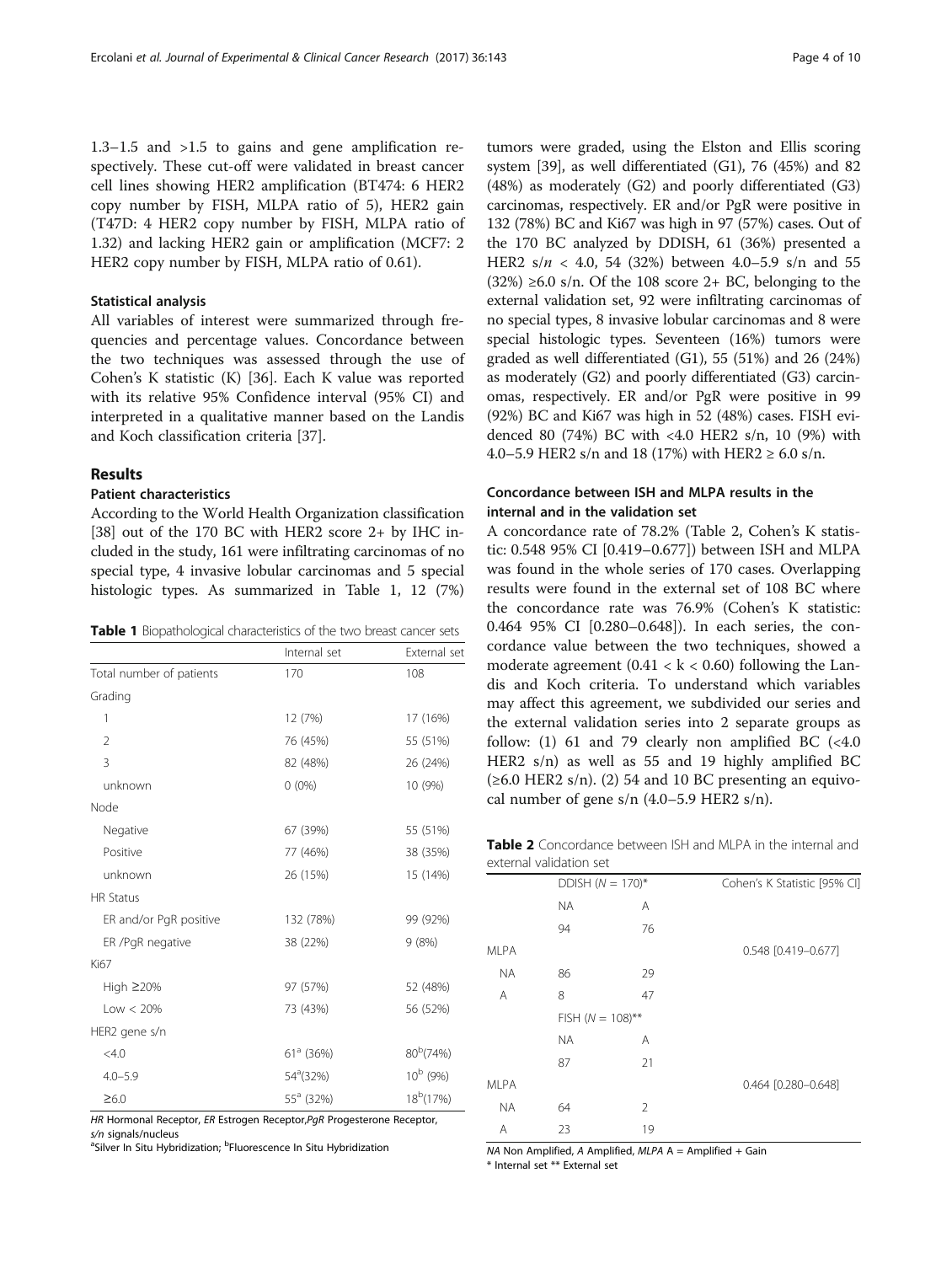# First group analyses

Table 3 summarizes the concordance between ISH and MLPA both in the non amplified (NA) and amplified (A) cases in our series and in the external validation set. In our series, we found that of the 61 HER2 NA cases by DDISH, 59 (97%) were also non amplified by MLPA (Fig. [1a, b\)](#page-5-0). Among the 55 HER2 amplified BC by DDISH, MLPA confirmed HER2 gene amplification in 41 cases (75%) (Fig. [1c, d\)](#page-5-0). In contrast, 11 tumors (20%) had a normal HER2 gene status and 3 (5%) presented a HER2 gene gain. A concordance rate between DDISH and MLPA of 88,8% (Cohen's K statistic: 0,773 95% CI:[0,594–0,953]) was found. Following Landis and Koch criteria, this value showed a substantial agreement  $(0.61 < k < 0.80)$  between the two techniques. Concerning the external validation set, among the 79 NA cases, MLPA confirmed the lack of amplification in 62 tumors (79%). In the remaining 17 BC, 7 (9%) presented a HER2 gain and 10 (12%) were amplified. Among the 19 HER2 amplified BC by FISH, MLPA confirmed HER2 gene amplification in 15 tumors (79%), 2 (10.5%) had a normal HER2 gene status and 2 (10.5%) presented a gain. The concordance rate between FISH and MLPA was of 80.6%, Cohen's K statistic: 0.523 95% CI:[0,339–0,706]. Following the Landis and Koch criteria, this value shows a moderate agreement  $(0.41 < k < 0.60)$  between the two techniques.

# Second group analyses

As summarized in Table [4,](#page-6-0) we focused on the 54 BC with 4.0–5.9 HER2 s/n belonging to our series and we found that 21 (39%) cases presented a normal CEP17 status and 33 (61%) had an increased CEP17 s/n by DDISH. According to the 2013 ASCO-CAP, the 21 disomic BC could be considered amplified (ratio  $\geq$  2.0), whereas the 33 BC presenting an altered CEP17 status (>2.0 s/n) were equivocal and need a reflex test to definitely establish HER2 status. MLPA is a method capable of highlighting, beyond HER2, also alterations of CEP17

Table 3 ISH and MLPA results in High Amplified/Non Amplified breast cancers in the internal and external validation set

|             | DDISH $(N = 116)^a$<br>gene s/n |            | $FISH (N = 98)^b$ |            |  |  |
|-------------|---------------------------------|------------|-------------------|------------|--|--|
|             |                                 |            | gene s/n          |            |  |  |
|             | $<$ 4.0                         | $\geq 6.0$ | < 4.0             | $\geq 6.0$ |  |  |
|             | 61                              | 55         | 79                | 19         |  |  |
| <b>MLPA</b> |                                 |            |                   |            |  |  |
| <b>NA</b>   | 59 (97%)                        | 11 (20%)   | 62 (79%)          | 2 (10.5%)  |  |  |
| <b>GAIN</b> | $0(0\%)$                        | 3(5%)      | 7(9%)             | 2 (10.5%)  |  |  |
| Α           | 2(3%)                           | 41 (75%)   | 10 (12%)          | 15 (79%)   |  |  |

NA Non Amplified, A Amplified, NA < 1.3 mean value,  $GAIN \ge 1.3$  < 1.5 mean value. A > 1.5 mean value value, A ≥ 1.5 mean value<br><sup>a</sup>Internal set <sup>b</sup>External set

genes including WSB1 and NOS2A loci which are closed to the centromeric region. Out of the 21 BC presenting 2 CEP17 s/n, 1 (5%) was HER2 amplified (mean value ≥1.5) by MLPA, 2 (9%) showed a gain (mean value ≥1.3 but <1.5), the other 18 resulted HER2 non amplified (mean value <1.3). Among the 33 equivocal cases due to an altered CEP17 status by DDISH, MLPA found 4 (12%) HER2 amplified BC (mean value  $\geq$ 1.5, Fig. [2\)](#page-6-0), 2 (6%) with a gain (mean value  $\geq$ 1.3, but <1.5) and the remaining 27 non amplified (mean value <1.3) In the latter cases, we found a 55,5% concordance rate between DDISH and MLPA (Cohen's K statistic: -0.043, 95%CI:[−0,271–0,184]). Therefore, no agreement was observed.

In the external validation series, out of the 10 BC with 4.0–5.9 HER2 s/n by FISH, 2 presented a disomic pattern of which, through MLPA, 1 (50%) was amplified (mean value  $\geq$ 1.5) and 1 (50%) showed a gain (mean value ≥1.3 but <1.5). Among the 8 cases presenting an altered CEP17 status (>2.0), MLPA found 4 BC (50%) HER2 amplified (mean value ≥1.5), 2 (25%) with a gain (mean value  $\geq$ 1.3 but <1.5) and the other 2 (25%) non amplified (mean value <1.3). The concordance rate between FISH and MLPA was 40% (Cohen's K statistic: 0,118 95%CI:[−0,174–0,409]). Following the Landis and Koch criteria, this value shows only a slight agreement  $(0.01 < k < 0.20)$  between the two techniques. We found amplification or gain of WSB1 and/or NOS2A in 16/33 cases (48.5%) of our series (data not shown) and in 5/8 (62.5%) cases of the external validation series.

# Association between HER2 gene copy number and immunophenotypical factors in the 54 low amplified and equivocal breast cancers

We explored the potential association between the HER2 gene copy number (<4.0, between 4.0–5.9, ≥6.0) and immunophenotypical factors ER, PgR and Ki67 in the entire cohort of 278 BC. Figure [3](#page-7-0) shows that BC presenting a low amplification rate  $(4.0-5.9$  HER2 s/n,  $CEP17 = 2.0$ ) have a significantly higher percentage of ER ( $p = 0.016$ ) and/or PgR positivity ( $p = 0.001$ ) and a lower percentage of Ki67 proliferation index ( $p = 0.027$ ) than highly amplified tumors  $(>6.0$  HER2 s/n). In particular, BC with 4.0–5.9 HER2 gene s/n show an immunophenotypical profile more similar to the HER2 non amplified BC than amplified BC ( $p = 0.260$ ,  $p = 0.257$ ,  $p = 0.947$ ) (data not shown).

# **Discussion**

Our Pathology Department analyzes HER2 status in more than 1000 BC per year. In particular, between 2009 and 2016, 3066 consecutive cases showed IHC HER2 equivocal status (score 2+) and underwent ISH analysis to definitely identify HER2 positive BC. Even though in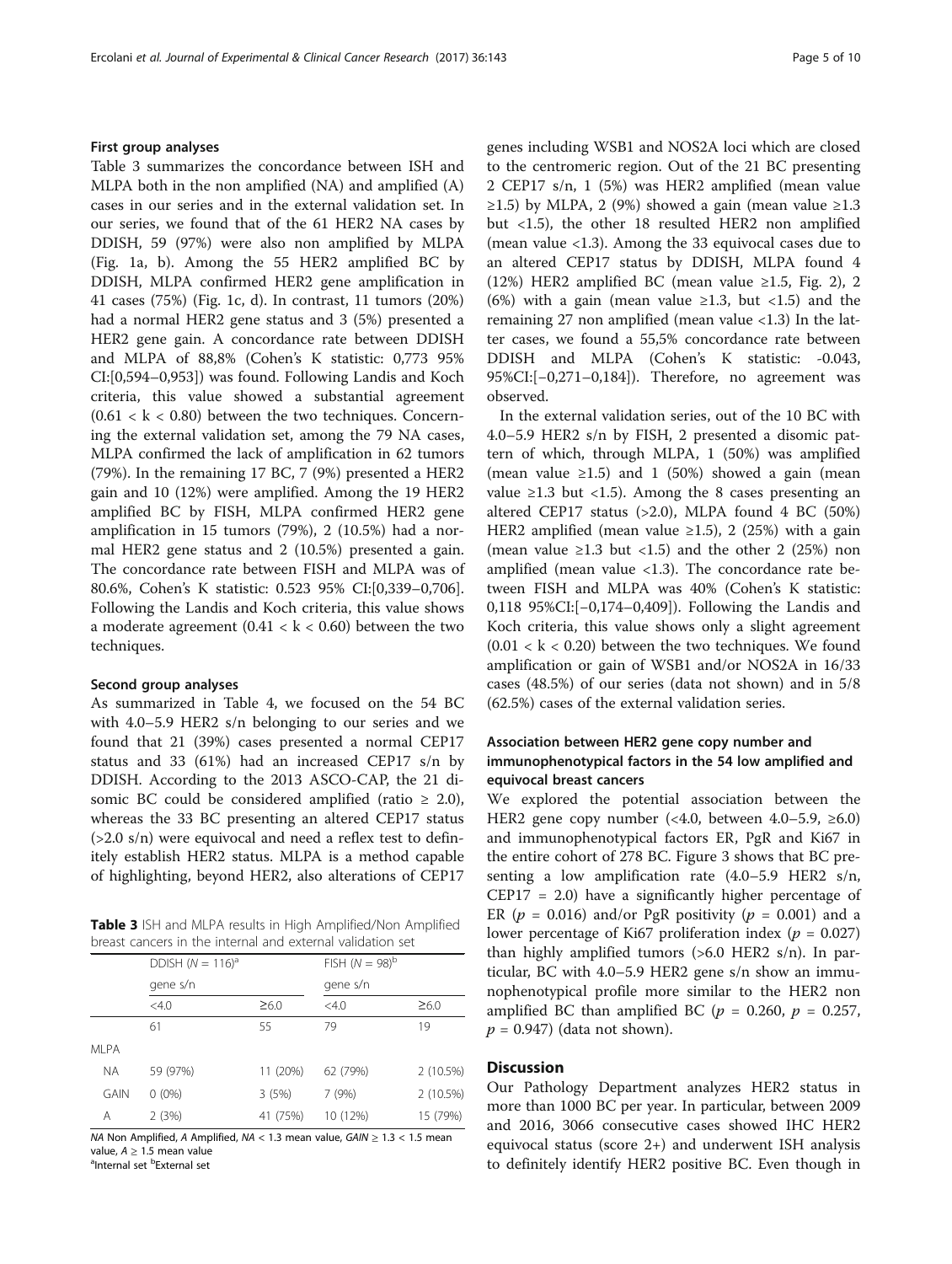<span id="page-5-0"></span>

the majority of cases, ISH testing is able to accurately discriminate amplified from non-amplified tumors, 11% of our BC routine series presented a mean of HER2 gene s/n ranging between 4.0 and 5.9. According to the 2013 ASCO-CAP guidelines [\[11\]](#page-8-0), 8% were amplified due to a HER2/CEP17 ratio  $\geq$  2.0 and 3% were equivocal since CEP17 signals produced a ratio < 2.0. The two categories, low amplified and equivocal, as highlighted in our routine series, are in line with those reported by Ballard et al. [\[14](#page-8-0)] in a recent and elegant study concerning the

non classical HER2 FISH results. It is of paramount clinical importance to carefully define the HER2 status in these uncommon subsets of BC in which the mean CEP17 copy number drives in the final classification based on the ISH algorithm proposed by the guidelines. To this end, we evaluated whether MLPA, a quantitative molecular method [[26, 28](#page-9-0), [29](#page-9-0), [40](#page-9-0)] may be a helpful reflex test to define the HER2 status in 54 BC presenting a non classical HER2 ISH results (4.0–5.9 HER2 gene s/n). One hundred and sixteen BC including 55 HER2 clearly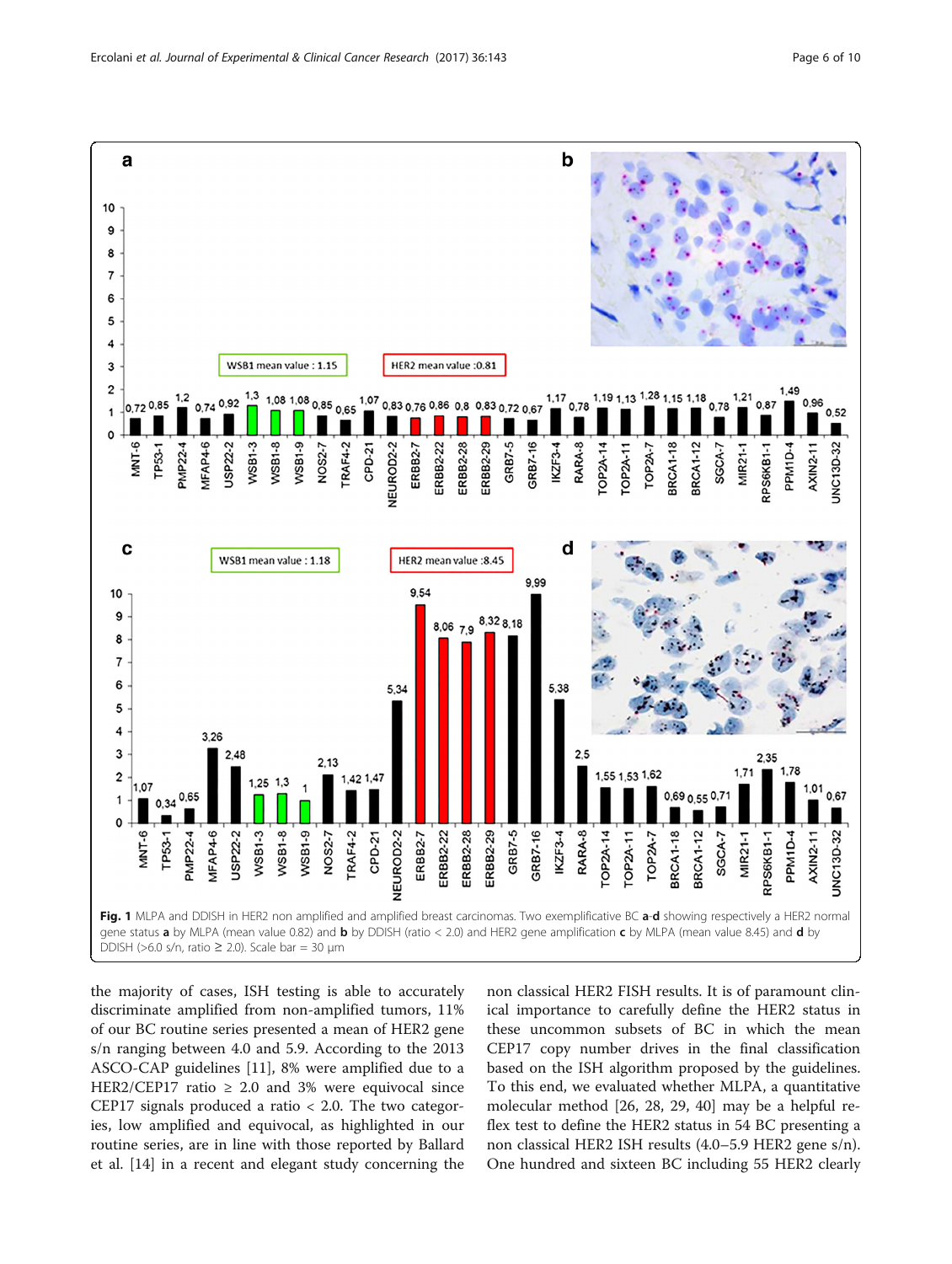<span id="page-6-0"></span>Table 4 ISH and MLPA results in low amplified and equivocal breast cancers in the internal and external set

|             | DDISH $(N = 54)^a$ |                   | FISH $(N = 10)^{b}$ |                   |
|-------------|--------------------|-------------------|---------------------|-------------------|
|             | $4.0 - 5.9 / = 2$  | $4.0 - 5.9 / > 2$ | $4.0 - 5.9 / = 2$   | $4.0 - 5.9 / > 2$ |
|             | 21                 | 33                | 2                   | 8                 |
| MI PA       |                    |                   |                     |                   |
| <b>NA</b>   | 18 (86%)           | 27 (82%)          | $0(0\%)$            | 2(25%)            |
| <b>GAIN</b> | 2(9%)              | 2(6%)             | $1(50\%)$           | 2(25%)            |
| Α           | 1(5%)              | 4 (12%)           | $1(50\%)$           | 4 (50%)           |

NA Non Amplified, A Amplified, NA < 1.3 mean value, GAIN ≥1.3 < 1.5 mean value. A > 1.5 mean value value, A ≥ 1.5 mean value<br><sup>a</sup>Internal set: gene /CEP17 s/n <sup>b</sup>External set: gene /CEP17 s/n

amplified  $(>6.0$  gene s/n) and 61 clearly non amplified (less than 4.0 gene s/n, ratio  $< 2.0$ ) BC represented our control series. Moreover, an independent set of 108 IHC 2+ BC, of which 10 had a non classical HER2 gene pattern, represented our external validation set. Several studies already demonstrated that MLPA is an easy method to perform and interpret HER2 status with a good correlation with IHC and ISH [[28](#page-9-0)–[31](#page-9-0)]. Nevertheless, to the best of our knowledge, this is the first study which investigated whether MLPA may provide useful diagnostic information in two independent BC series presenting a mean of 4.0–5.9 HER2 genes/n which can be often difficult to define as amplified or not. The concordance rate between DDISH and MLPA obtained in this series of 54 BC was 55.5%, a percentage significantly lower than that obtained in the 116 BC made up by clearly amplified and non amplified BC (concordance 88.8%). This observation further indicates the peculiar biological characteristics of these low amplified or equivocal cases. As already reported by Ballard [[14\]](#page-8-0), we observed, in fact, that tumors harboring 4.0–5.9 HER2 gene s/n had a frequency of ER positivity similar to the non amplified category. These data were confirmed in the external validation set supporting the

recommendation to consider all the clinico-pathological features on a case-by-case basis when planning HER2 targeted therapies in these critical cases. Several recent studies which compared MLPA and ISH techniques, were broadly concordant with our results. The data reported so far have demonstrated that there are specific scenarios in which MLPA may be of particular value in HER2 testing when selecting patients to undergo anti HER2 treatment [\[26](#page-9-0)–[28, 40](#page-9-0)]. In this context, BC patients displaying a mean of the HER2 gene s/n ranging between 4.0–5.9, including both low amplified and equivocal tumors, could benefit most from MLPA. We have previously reported a small cohort of HER2 equivocal BC where 75% presented a normal HER2 status whereas 25% showed HER2 gain [\[27\]](#page-9-0). Here we now report data on a series of 54 low amplified and equivocal cases where MLPA uncovers HER2 amplification in about 17% of cases and seems to be an optimal reflex test mainly in the group of 33 cases defined equivocal by DDISH. The external validation series had a strikingly similar frequency. Whether patients with HER2 equivocal tumors should receive targeted therapy remains a challenging question for oncologists, particularly as reporting guidelines evolve. The 2007 ASCO-CAP guidelines [[41\]](#page-9-0) did not recommend anti HER2 treatment for patients with an equivocal test. On the other hand, the 2013 ASCO/CAP guidelines [[11\]](#page-8-0) opened the possibility to oncologists to consider HER2-targeted therapy also for patients with equivocal HER2 test results, even after reflex testing with an alternative assay. Clearly, there is a need to further examine this critical subset of tumors, whose relative frequency has increased following the application of the 2013 ASCO-CAP guidelines [\[11](#page-8-0)]. A recent re-evaluation of HERA trial FISH results according to the 2013 ASCO-CAP guidelines on 6018 BC, showed an increase of equivocal cases from 0.7% to 1.9% [[9\]](#page-8-0). In another recent study [[42\]](#page-9-0), the authors reviewed a



Fig. 2 An equivocal HER2 breast cancer by DDISH and MLPA. An exemplificative case of breast cancer HER2 equivocal a by DDISH (gene s/n of 5.2 and CEP17 > 2.0) and **b** amplified by MLPA (mean value of 2.2). The tumor presents a co-amplification of the CEP17 gene WSB1 (mean value 2.3). Scale bar  $= 30 \mu m$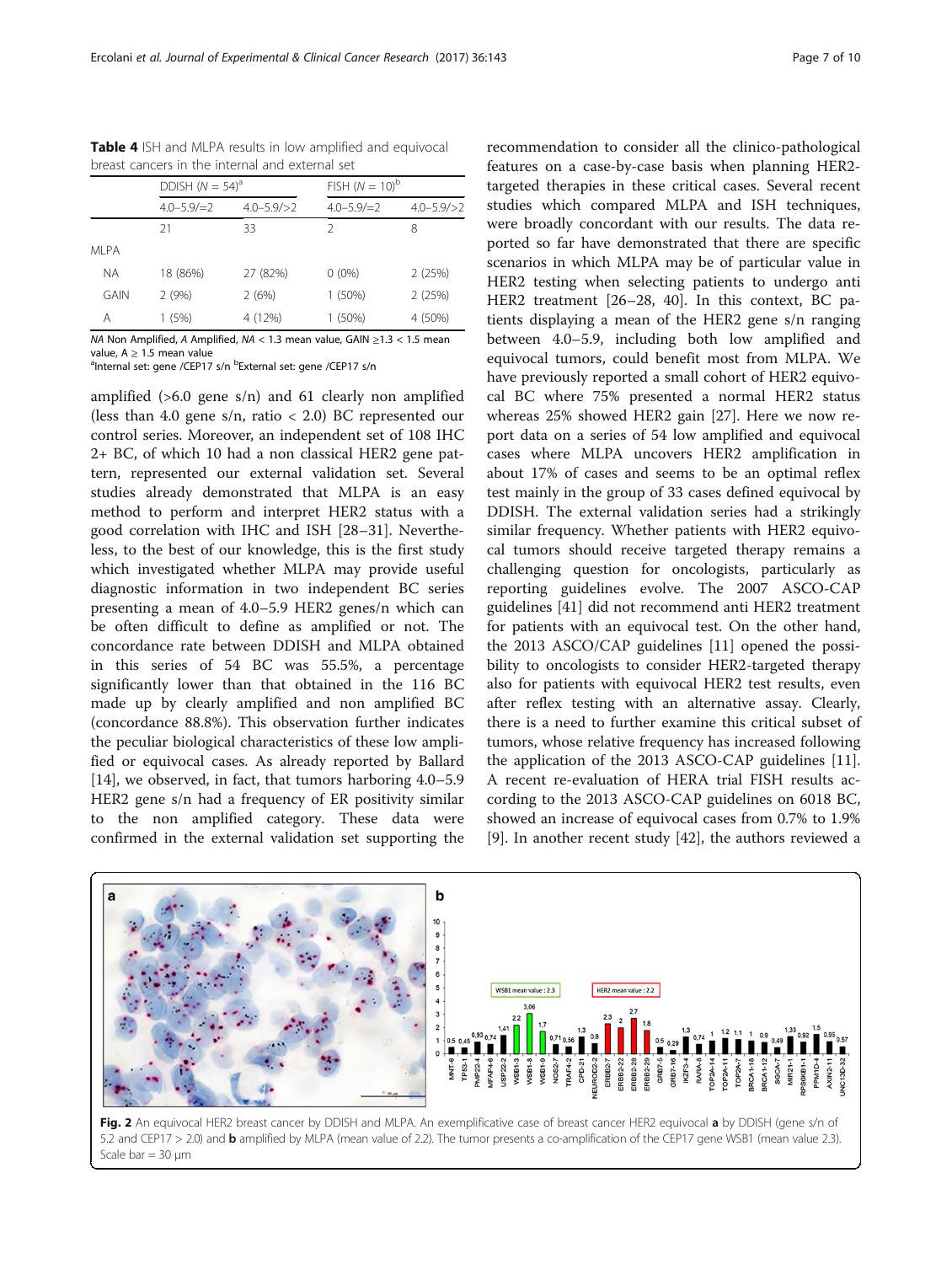<span id="page-7-0"></span>

consecutive series of 904 BC observing a switch from HER2 FISH negative in HER2 FISH equivocal in 7,3% of cases. The majority of these reclassified cases presented a gained CEP17. The lack of an overall agreement between ISH and MLPA assays, mainly in tumors with 4.0–5.9 HER2 gene s/n, is due to both genetic heterogeneity and tumor cellularity of the sample [\[27](#page-9-0)]. In line with other authors [[28\]](#page-9-0), we observed that the best correlation between the two techniques is found when there is more than 30% of cancer cells in the test sample. Therefore, in order to eliminate any potential bias in our results due to low tumor cell percentage, the 170 BC included in the present study had to have at least 30% of tumor cells in the entire section. Furthermore, a tumor macrodissection was performed before MLPA testing. All cases belonging to the second group of 54 BC had the same range of mean HER2 gene s/n (4.0–5.9), but varied in the mean CEP17 s/n. According to 2013 ASCO-CAP, all the disomic tumors were HER2 amplified by ISH whereas MLPA found HER2 amplification or gain in 14% of the latter cases. In the group of equivocal tumors MLPA may objectively identify HER2 amplification in 18% of BC. This data raises the question whether the lack of amplification by MLPA is due to a bias induced by the method itself or vice-versa MLPA was able to exactly identify only the fraction of the true amplified cases. Concerning the first issue, the lack of amplification by MLPA may be due to intermixed genetic heterogeneity, an important biological mechanism

that correlates with a low level of amplification and equivocal HER2 status. Lee et al. [\[43](#page-9-0)] analyzed 443 HER2 positive BC and found HER2 regional and genetic heterogeneity in 6.2% and 6.8%, respectively. These authors demonstrated that both types of heterogeneity were significantly associated with low levels of HER2 gene amplification. The objective results provided by MLPA in identifying the HER2 status may be of particular clinical importance. Recent studies indicated, in fact, that patients with overall low-level or equivocal HER2 amplification had significantly lower response rate to neo-adjuvant trastuzumab [\[44](#page-9-0)] and shorter time to progression and overall survival in metastatic BC treated with trastuzumab based chemotherapy than did those with high-level amplification [[18, 19\]](#page-9-0). Qian et al. [[45\]](#page-9-0) compared the HER2 FISH status based on the 2007 and 2013 ASCO/CAP guidelines in 1931 BC cases. The authors noted that the last guidelines, although improving the identification of amplified cases, provided an increase in the equivocal cases. Furthermore, the observation that FISH equivocal cases do not always reflect HER2 overexpression might suggest the growing need to carefully select patients who can benefit from HER2 targeted treatment. These concerns were widely debated during the 15th St Gallen International Breast Cancer Conference [[46](#page-9-0)]. A randomised phase III trial, NSABP B47 is ongoing and will probably elucidate the best treatment approach for these patients.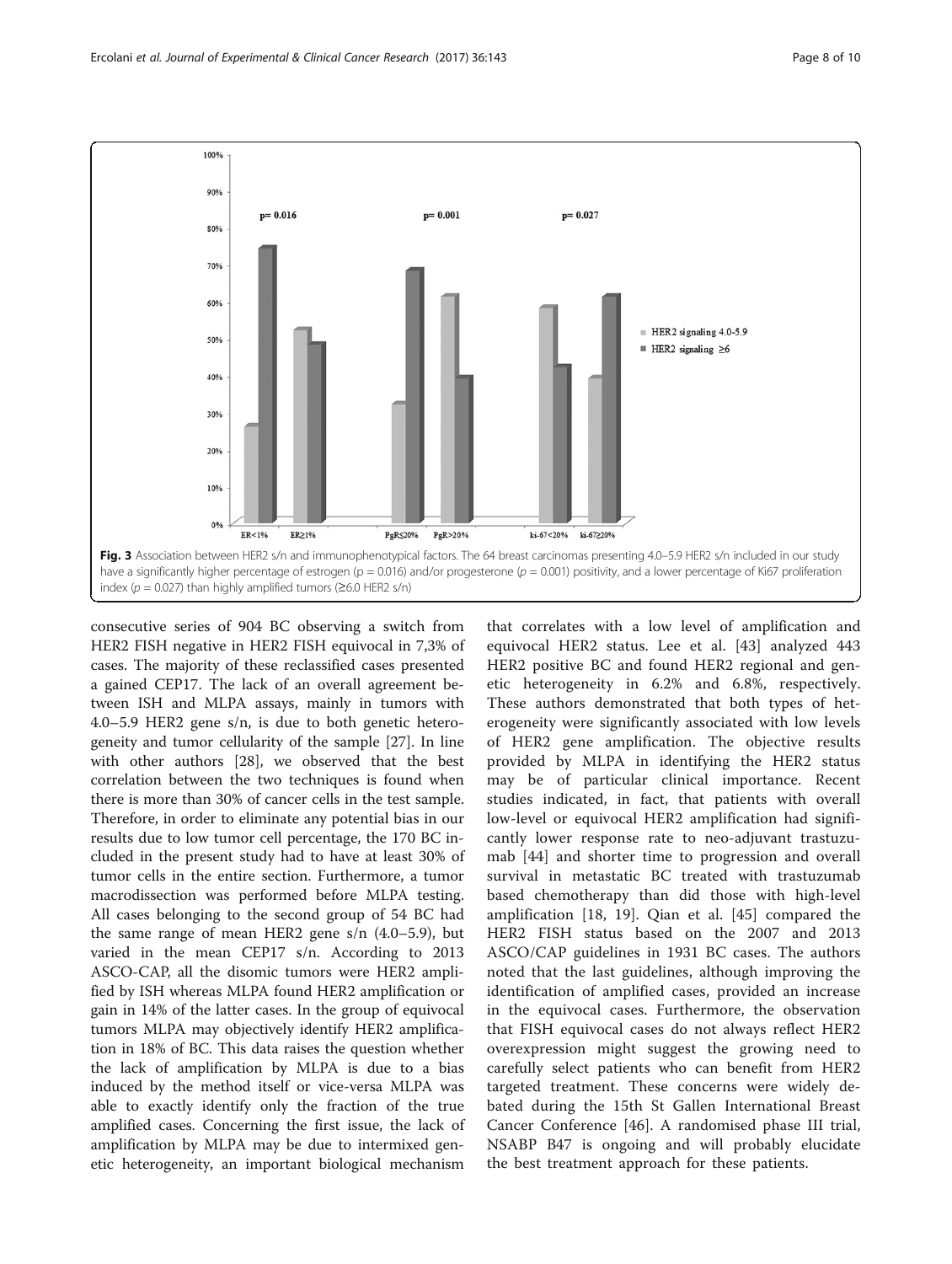# <span id="page-8-0"></span>Conclusions

In this study we confirmed that MLPA is a valuable and reproducible method to identify HER2 status in clearly non amplified or high amplified breast carcinomas. Nevertheless, the benefit of HER2-targeted therapies for BC patients presenting an equivocal/low level HER2 status are currently unknown, as assessed by the panelists partecipating to the 15th St Gallen International Breast Cancer Conference. These observations strengthen the concept that HER2 status should be studied more thoroughly in low amplified and equivocal cases avoiding to offer patients an ineffective therapy. In this context, our data indicate that MLPA could be an alternative, objective supporting test in selecting HER2 positive breast cancer patients. Nevertheless, our data should be considered as preliminary results to be further validate on a larger and prospective number of cases.

## Abbreviations

BC: Breast Cancer; CEP17: Centromere Enumeration Probe 17; DDISH: Dual Silver In Situ Hybridization; ER: Estrogen Receptor; FISH: Fluorescence In Situ Hybridization; IHC: Immunohistochemistry; ISH: In Situ Hybridization; MLPA: Multiplex Ligationdependent Probe Amplification; NA: Non Amplified; PgR: Progesterone Receptor; s/n: Signal/nucleus

## Acknowledgments

\* Cristiana Ercolani and Caterina Marchiò contributed equally to this study. We would like to thank Tania Merlino for the English language editing in the manuscript.

### Funding

CM is supported by AIRC, Associazione Italiana per la Ricerca sul Cancro (MFAG13310) and by the Italian Ministry of Education, University and Research (PRIN 2015HAJH8E and ex-60% 2015).

#### Availability of data and materials

The two datasets that were used to evaluate the performance of MLPA in comparison to DDISH/FISH in HER2 low amplified/equivocal breast cancers were retrieved from archives of Regina Elena Cancer Institute and University of Turin Pathology Departments.

## Authors' contributions

CE, CM, and MM contributed equally to this study; IT, FS: study design and statistical analysis; CE, CM, AS, EP,VA, MM data interpretation and paper writing; CE, ADB, SB, AF, PV, LP: data collection and interpretation; CE, ADB, CM,SB: immunohistochemistry, ISH and MLPA analysis and interpretation. All authors read and approved the final manuscript.

#### Ethics approval and consent to participate

The study was reviewed and approved by the Local. Ethic Committee at the Regina Elena National Cancer Institute and a written informed consent was obtained from all patients. (del. n.180/2014).

## Consent for publication

Not applicable.

## Competing interests

The authors declare that they have no competing interests.

## Publisher's Note

Springer Nature remains neutral with regard to jurisdictional claims in published maps and institutional affiliations.

#### Author details

<sup>1</sup>Department of Pathology, Regina Elena National Cancer Institute, Via Elio Chianesi 53, 00144 Rome, Italy. <sup>2</sup>Department of Medical Sciences, University

of Turin, Pathology Unit, Via Santena 7, 10126 Turin, Italy. <sup>3</sup>Medical Oncology 1, Regina Elena National Cancer Institute, Via Elio Chianesi 53, 00144 Rome, Italy. <sup>4</sup>Medical Oncology 2, Regina Elena National Cancer Institute, Via Elic Chianesi 53, 00144 Rome, Italy. <sup>5</sup>Biostatistic Unit, Regina Elena National Cancer Institute, Via Elio Chianesi 53, 00144 Rome, Italy. <sup>6</sup>Department of Pathology, Catholic University of Sacred Heart, Foundation Policlinico A. Gemelli, Rome, Italy. <sup>7</sup>Candiolo Cancer Institute - Fondazione del Piemonte per l'Oncologia (FPO), IRCCS, Str. Prov. 142, km 3.95, Candiolo, 10060 To, Italy.

# Received: 28 June 2017 Accepted: 5 October 2017 Published online: 13 October 2017

## References

- 1. Madarnas Y, Trudeau M, Franek JA, McCready D, Pritchard KI, Messersmith H. Adjuvant/neoadjuvant trastuzumab therapy in women with HER-2/neuoverexpressing breast cancer: a systematic review. Cancer Treat Rev. 2008; 34:539–57.
- 2. Metro G, Mottolese M, Fabi A. HER-2-positive metastatic breast cancer: trastuzumab and beyond. Expert Opin Pharmacother. 2008;9:2583–601.
- 3. Geyer CE, Forster J, Lindquist D, Chan S, Romieu CG, Pienkowski T, Jagiello-Gruszfeld A, Crown J, Chan A, Kaufman B, et al. Lapatinib plus capecitabine for HER2-positive advanced breast cancer. N Engl J Med. 2006;355:2733–43.
- 4. Baselga J, Cortés J, Kim SB, Im SA, Hegg R, Im YH, Roman L, Pedrini JL, Pienkowski T, Knott A, et al. Pertuzumab plus trastuzumab plus docetaxel for metastatic breast cancer. N Engl J Med. 2012;366:109–19.
- 5. Junttila TT, Li G, Parsons K, Phillips GL, Sliwkowski MX. Trastuzumab-DM1 (T-DM1) retains all the mechanisms of action of trastuzumab and efficiently inhibits growth of lapatinib insensitive breast cancer. Breast Cancer Res Treat. 2011;128:347–56.
- 6. Fabi A, Malaguti P, Vari S, Cognetti F. First-line therapy in HER2 positive metastatic breast cancer: is the mosaic fully completed or are we missing additional pieces? J Exp Clin Cancer Res. 2016;35:104.
- 7. Perez EA, Dueck AC, McCullough AE, Reinholz MM, Tenner KS, Davidson NE, Gralow J, Harris LN, Kutteh LA, Hillman DW, et al. Predictability of adjuvant trastuzumab benefit in N9831 patients using the ASCO/CAP HER2-positivity criteria. J Natl Cancer Inst. 2012;104:159–62.
- 8. Perez EA, Press MF, Dueck AC, Jenkins RB, Kim C, Chen B, Villalobos I, Paik S, Buyse M, Wiktor AE, et al. Immunohistochemistry and fluorescence in situ hybridization assessment of HER2 in clinical trials of adjuvant therapy for breast cancer (NCCTG N9831, BCIRG 006, and BCIRG 005). Breast Cancer Res Treat. 2013;138:99–108.
- Stoss OC, Scheel A, Nagelmeier I, Schildhaus HU, Henkel T, Viale G, Jasani B, Untch M, Rüschoff J. Impact of updated HER2 testing guidelines in breast cancer–re-evaluation of HERA trial fluorescence in situ hybridization data. Mod Pathol. 2015;28:1528–34.
- 10. Green IF, Zynger DL. Institutional quality assurance for breast cancer HER2 immunohistochemical testing: identification of outlier results and impact of simultaneous fluorescence in situ hybridization cotesting. Hum Pathol. 2015; 4(06):1842–9.
- 11. Wolff AC, Hammond ME, Hicks DG, Dowsett M, McShane LM, Allison KH, Allred DC, Bartlett JM, Bilous M, Fitzgibbons P, et al. Recommendations for human epidermal growth factor receptor 2 testing in breast cancer: American Society of Clinical Oncology/College of American Pathologists clinical practice guideline update. J Clin Oncol. 2013;31:3997–4013.
- 12. Lambein K, Van Bockstal M, Denys H, Libbrecht L. 2013 update of the American Society of Clinical Oncology/College of American Pathologists guideline for human epidermal growth factor receptor 2 testing: impact on immunohistochemistry-negative breast cancers. J Clin Oncol. 2014;32:1856–7.
- 13. Pennacchia I, Carbone A, Di Cerbo A, Vecchio FM, Arena V. 2013 ASCO/CAP updated guidelines for human epidermal growth factor receptor 2 testing: impact on routine practice. Breast. 2015;24:285–6.
- 14. Ballard M, Jalikis F, Krings G, Schmidt RA, Chen YY, Rendi MH, Dintzis SM, Jensen KC, West RB, Sibley RK, et al. 'Non-classical' HER2 FISH results in breast cancer: a multi-institutional study. Mod Pathol. 2017;30:227–35.
- 15. Dowsett M, Procter M, McCaskill-Stevens W, de Azambuja E, Dafni U, Rueschoff J, Jordan B, Dolci S, Abramovitz M, Stoss O, et al. Disease-free survival according to degree of HER2 amplification for patients treated with adjuvant chemotherapy with or without 1 year of trastuzumab: the HERA trial. J Clin Oncol. 2009;27:2962–9.
- 16. Pogue-Geile KL, Kim C, Jeong JH, Tanaka N, Bandos H, Gavin PG, Fumagalli D, Goldstein LC, Sneige N, Burandt E, et al. Predicting degree of benefit from adjuvant trastuzumab in NSABP trial B-31. J Natl Cancer Inst. 2013;105:1782–8.